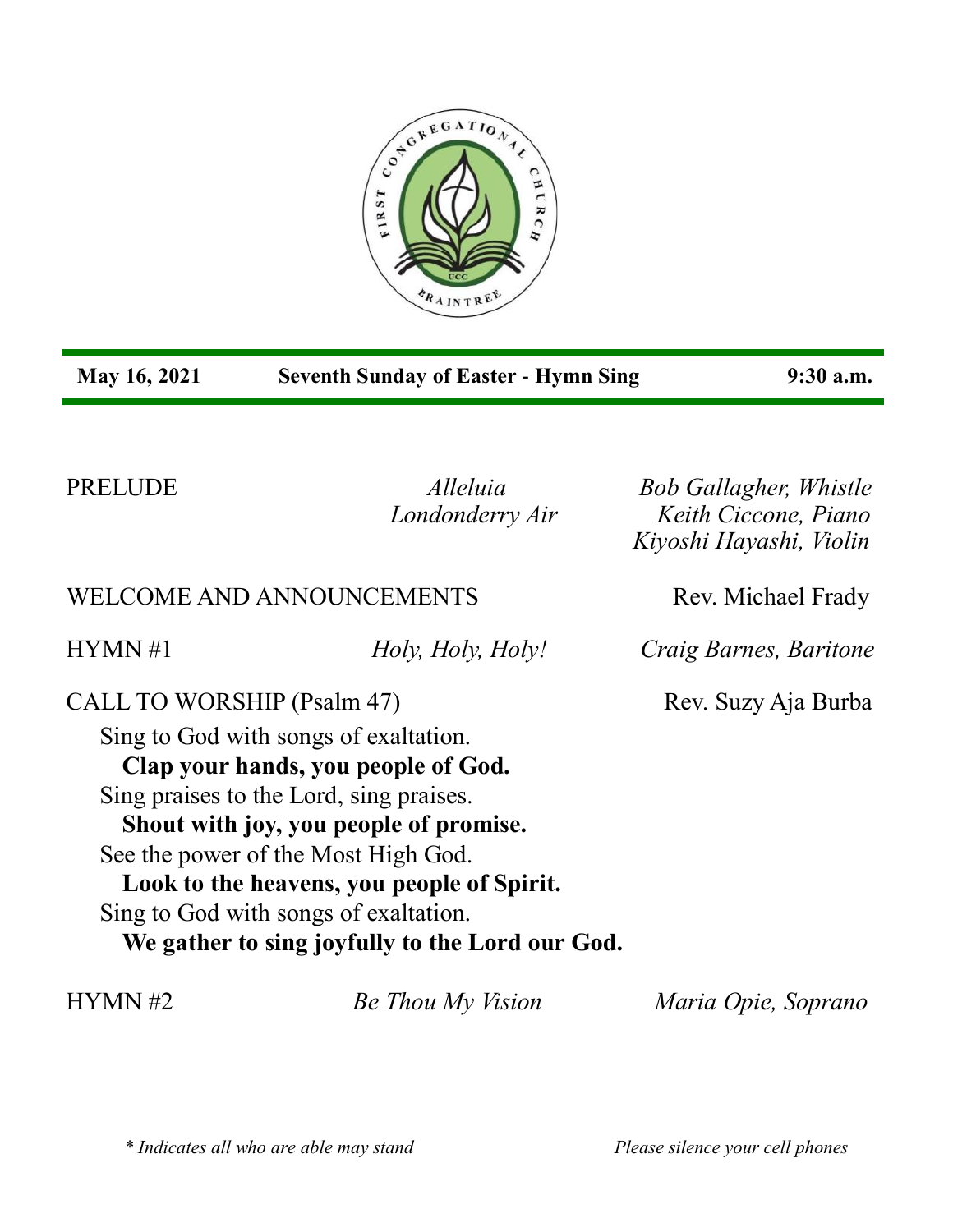# **\*PRAYER OF INVOCATION (Unison)**

**We praise you, O God, and celebrate your presence with us. Your glory fills all heaven and earth, all time and space. Your gifts surround us and dwell within us. We are your children, gathered together in love for you and one another. Hear us as we pray to you and joyfully sing our songs of praise. Amen.**

| HYMN #3        | Great is Thy Faithfulness    | Doug Trudeau, Baritone |
|----------------|------------------------------|------------------------|
| <b>READING</b> | A Garden Prayer by Abby Kyle | Julie & Jessica Mills  |
| HYMN #4        | In The Garden                | Nancy Mills, Soprano   |
| <b>READING</b> | A Prayer by Claudia Kniefel  | Marcia Barnes          |

### LORD'S PRAYER

**Our Father, who art in heaven, hallowed be Thy name. Thy kingdom come, Thy will be done on earth as it is in heaven. Give us this day our daily bread, and forgive us our debts, as we forgive our debtors. And lead us not into temptation, but deliver us from evil. For Thine is the kingdom and the power and the glory for ever. Amen.**

| Glenn Holton, Baritone                                      | Nearer My God to Thee           | HYMN #5        |
|-------------------------------------------------------------|---------------------------------|----------------|
| Lorraine Young                                              | A Prayer of Longing             | <b>READING</b> |
| Precious Lord, Take My Hand<br>Rev. Michael Frady, Baritone |                                 | HYMN#6         |
| Don Bisset                                                  | Psalm 23                        | <b>READING</b> |
| Keith Ciccone, Baritone                                     | My Shepherd Will Supply My Need | HYMN #7        |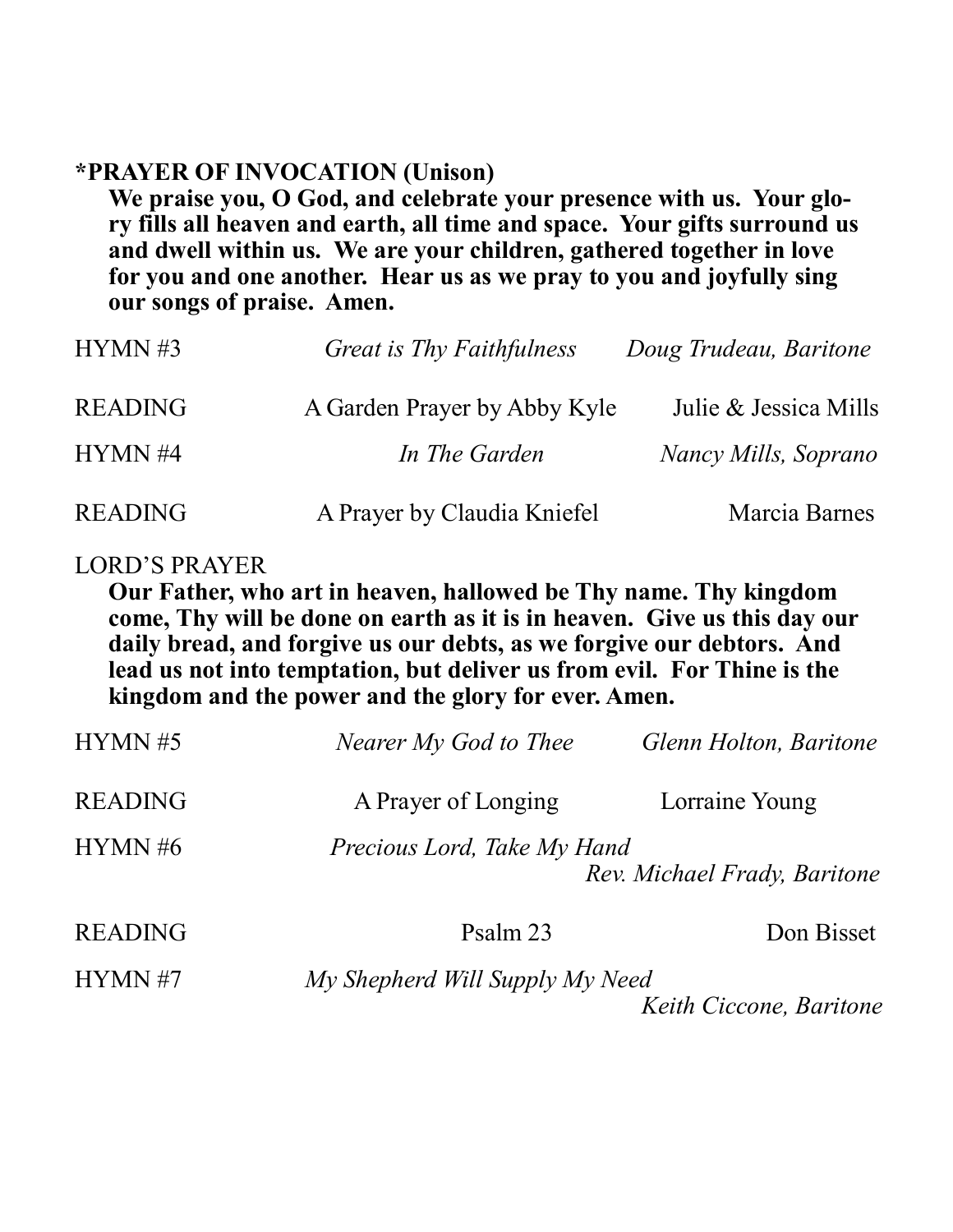## INVITATION TO THE OFFERING

HYMN #8 *Here I Am Lord Keith Ciccone Doug Trudeau*

### **\*DOXOLOGY**

*Praise God, from whom all blessings flow. Praise Him, all creatures, here, below. Praise Him, above, ye heav'nly hosts. Praise Father, Son and Holy Ghost. Amen.*

# **\*PRAYER OF DEDICATION (Unison)**

**Thank you, God, for your faithfulness. We bring ourselves and some of what we have accumulated to praise you and do the work you call us to do. Fulfill your purpose for this church as you enlist our offerings and our lives. In amazement at the work of your hands, we reach out our hands to help others and invite them to join us. Help us to do your will. Amen.**

| <b>READING</b>     | John 1: 14-17                             | Jean Opie               |
|--------------------|-------------------------------------------|-------------------------|
| HYMN#9             | <i>Amazing Grace</i><br>(selected verses) | Breanna Hewson, Soprano |
| <b>READING</b>     | Glory to God in the Highest               | Rev. Michael Frady      |
| HYMN #10           | How Great Thou Art                        | Doug Trudeau            |
| <b>BENEDICTION</b> |                                           |                         |
| <b>POSTLUDE</b>    | <i>Intermezzo</i>                         | <i>Keith Ciccone</i>    |

๔